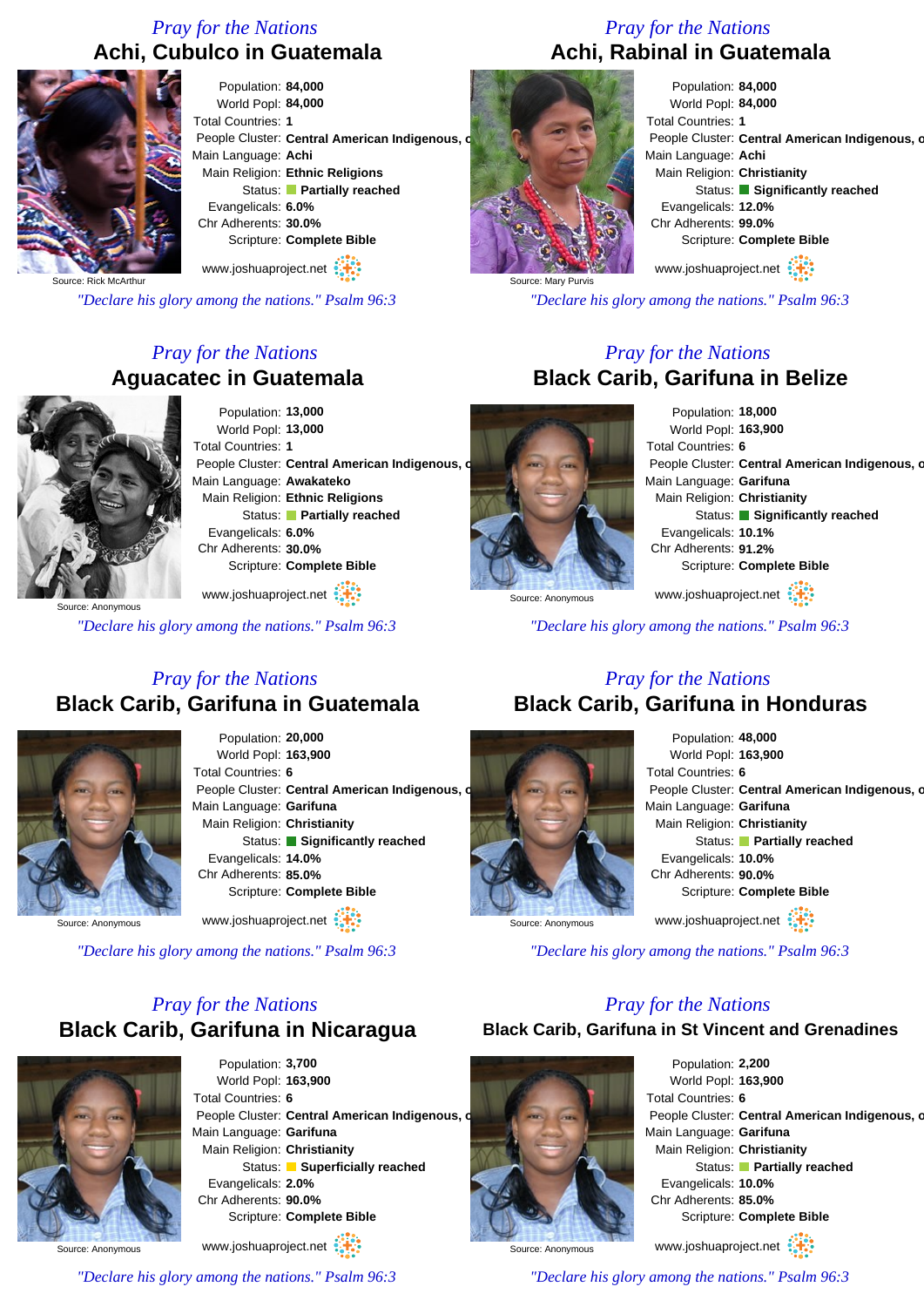## *Pray for the Nations* **Black Carib, Garifuna in United States**



Population: **72,000** World Popl: **163,900** Total Countries: **6** People Cluster: Central American Indigenous, o Main Language: **Garifuna** Main Religion: **Christianity** Status: **Partially reached** Evangelicals: **4.0%** Chr Adherents: **70.0%** Scripture: **Complete Bible**

Source: Anonymous

*"Declare his glory among the nations." Psalm 96:3*

www.joshuaproject.net

## *Pray for the Nations* **Bribri in Panama**



Population: **1,300** World Popl: **15,300** Total Countries: **2** People Cluster: Central American Indigenous, c Main Language: **Bribri** Main Religion: **Christianity** Status: **Significantly reached** Evangelicals: **12.0%** Chr Adherents: **75.0%** Scripture: **New Testament**

www.joshuaproject.net

*"Declare his glory among the nations." Psalm 96:3*

## *Pray for the Nations* **Bribri in Costa Rica**



Population: **14,000** World Popl: **15,300** Total Countries: **2** People Cluster: Central American Indigenous, o Main Language: **Bribri** Main Religion: **Christianity** Status: **Significantly reached** Evangelicals: **25.0%** Chr Adherents: **93.0%** Scripture: **New Testament** www.joshuaproject.net

*"Declare his glory among the nations." Psalm 96:3*

## *Pray for the Nations* **Brunka, Boruca in Costa Rica**



Population: **2,700** World Popl: **2,700** Total Countries: **1** People Cluster: Central American Indigenous, o Main Language: **Spanish** Main Religion: **Christianity** Status: **Significantly reached** Evangelicals: **14.0%** Chr Adherents: **85.0%** Scripture: **Complete Bible**

www.joshuaproject.net

*"Declare his glory among the nations." Psalm 96:3*

## *Pray for the Nations* **Buglere, Bobota in Panama**



Population: **21,000** World Popl: **21,000** Total Countries: **1** People Cluster: **Central American Indigenous, c** Main Language: **Buglere** Main Religion: **Christianity** Status: **Significantly reached** Evangelicals: **17.0%** Chr Adherents: **75.0%** Scripture: **New Testament**

Source: Rich Thompson

www.joshuaproject.net

*"Declare his glory among the nations." Psalm 96:3*

## *Pray for the Nations* **Cakchiquel, Central in Guatemala**



Source: Rick McArthur

Population: **327,000** World Popl: **331,200** Total Countries: **2** People Cluster: Central American Indigenous. Main Language: **Kaqchikel** Main Religion: **Christianity** Status: **Significantly reached** Evangelicals: **30.0%** Chr Adherents: **98.0%** Scripture: **Complete Bible**

www.joshuaproject.net

*"Declare his glory among the nations." Psalm 96:3*

## *Pray for the Nations* **Cakchiquel, Acatenango in Guatemala**



www.joshuaproject.net

*"Declare his glory among the nations." Psalm 96:3*

## *Pray for the Nations* **Cakchiquel, Central in United States**



Population: **4,200** World Popl: **331,200** Total Countries: **2** People Cluster: Central American Indigenous, o Main Language: **Kaqchikel** Main Religion: **Christianity** Status: **Significantly reached** Evangelicals: **32.0%** Chr Adherents: **96.0%** Scripture: **Complete Bible** www.joshuaproject.net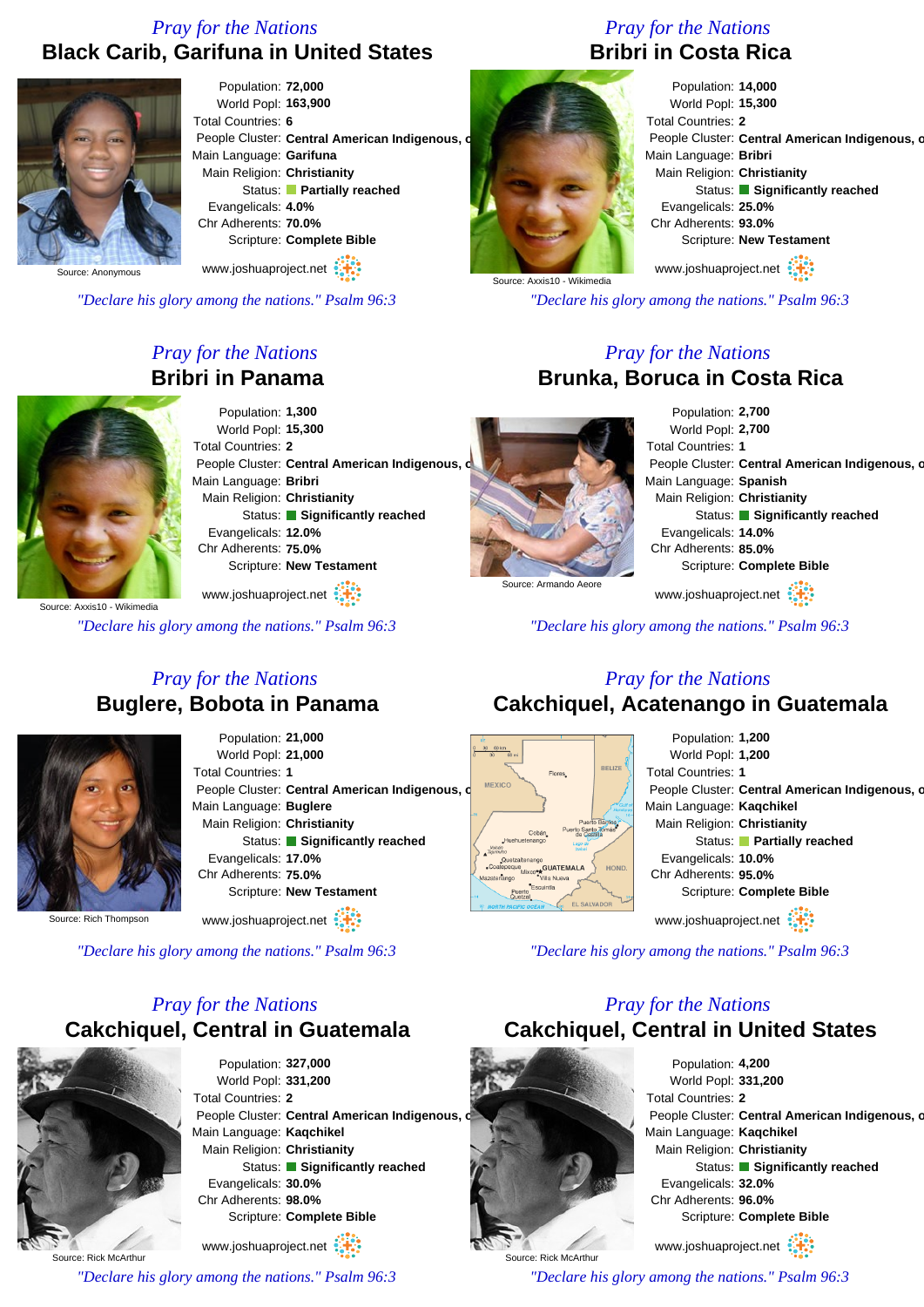## *Pray for the Nations* **Cakchiquel, Eastern in Guatemala**

## *Pray for the Nations* **Cakchiquel, Northern in Guatemala**

Total Countries: **1**

BELIZE

HOND.

*"Declare his glory among the nations." Psalm 96:3*

*Pray for the Nations*

Population: **86,000** World Popl: **86,000**

Main Language: **Kaqchikel** Main Religion: **Christianity**

Evangelicals: **13.0%** Chr Adherents: **95.0%**

People Cluster: Central American Indigenous, o

Status: **Significantly reached** 

Scripture: **Complete Bible**

www.joshuaproject.net



*"Declare his glory among the nations." Psalm 96:3*

## *Pray for the Nations*

## **Cakchiquel, Santa Maria de Jesus in Guatemala Cakchiquel, Santo Domingo Xenacoj in Guatemala**



Population: **39,000** World Popl: **39,000** Total Countries: **1** People Cluster: Central American Indigenous, c Main Language: **Kaqchikel** Main Religion: **Christianity** Status: **Partially reached** Evangelicals: **9.0%** Chr Adherents: **97.0%** Scripture: **Complete Bible** www.joshuaproject.net

Source: Anonymous

*"Declare his glory among the nations." Psalm 96:3*



altenango<br>Mixcorre GUATEMALA

Population: **14,000** World Popl: **14,000** Total Countries: **1** People Cluster: Central American Indigenous, o Main Language: **Kaqchikel** Main Religion: **Christianity** Status: **Partially reached** Evangelicals: **9.0%** Chr Adherents: **97.0%** Scripture: **Complete Bible** www.joshuaproject.net

*"Declare his glory among the nations." Psalm 96:3*

## *Pray for the Nations* **Cakchiquel, South Central in Guatemala**



Population: **97,000** World Popl: **97,000** Total Countries: **1** People Cluster: **Central American Indigenous.** Main Language: **Kaqchikel** Main Religion: **Christianity** Status: **Significantly reached** Evangelicals: **17.0%** Chr Adherents: **94.0%** Scripture: **Complete Bible**

www.joshuaproject.net

*"Declare his glory among the nations." Psalm 96:3*

## *Pray for the Nations*

## **Cakchiquel, Southwestern Yepocapa in Guatemala**



Population: **40,000** World Popl: **40,000** Total Countries: **1** People Cluster: **Central American Indigenous, c** Main Language: **Kaqchikel** Main Religion: **Christianity** Status: **Partially reached** Evangelicals: **9.0%** Chr Adherents: **90.0%** Scripture: **Complete Bible**

www.joshuaproject.net

*"Declare his glory among the nations." Psalm 96:3*

## *Pray for the Nations* **Cakchiquel, Southern in Guatemala**



*"Declare his glory among the nations." Psalm 96:3*

## *Pray for the Nations*

**Cakchiquel, Western in Guatemala**



Population: **173,000** World Popl: **173,000** Total Countries: **1** People Cluster: Central American Indigenous, o Main Language: **Kaqchikel** Main Religion: **Christianity** Status: **Significantly reached** Evangelicals: **14.0%** Chr Adherents: **90.0%** Scripture: **Complete Bible** www.joshuaproject.net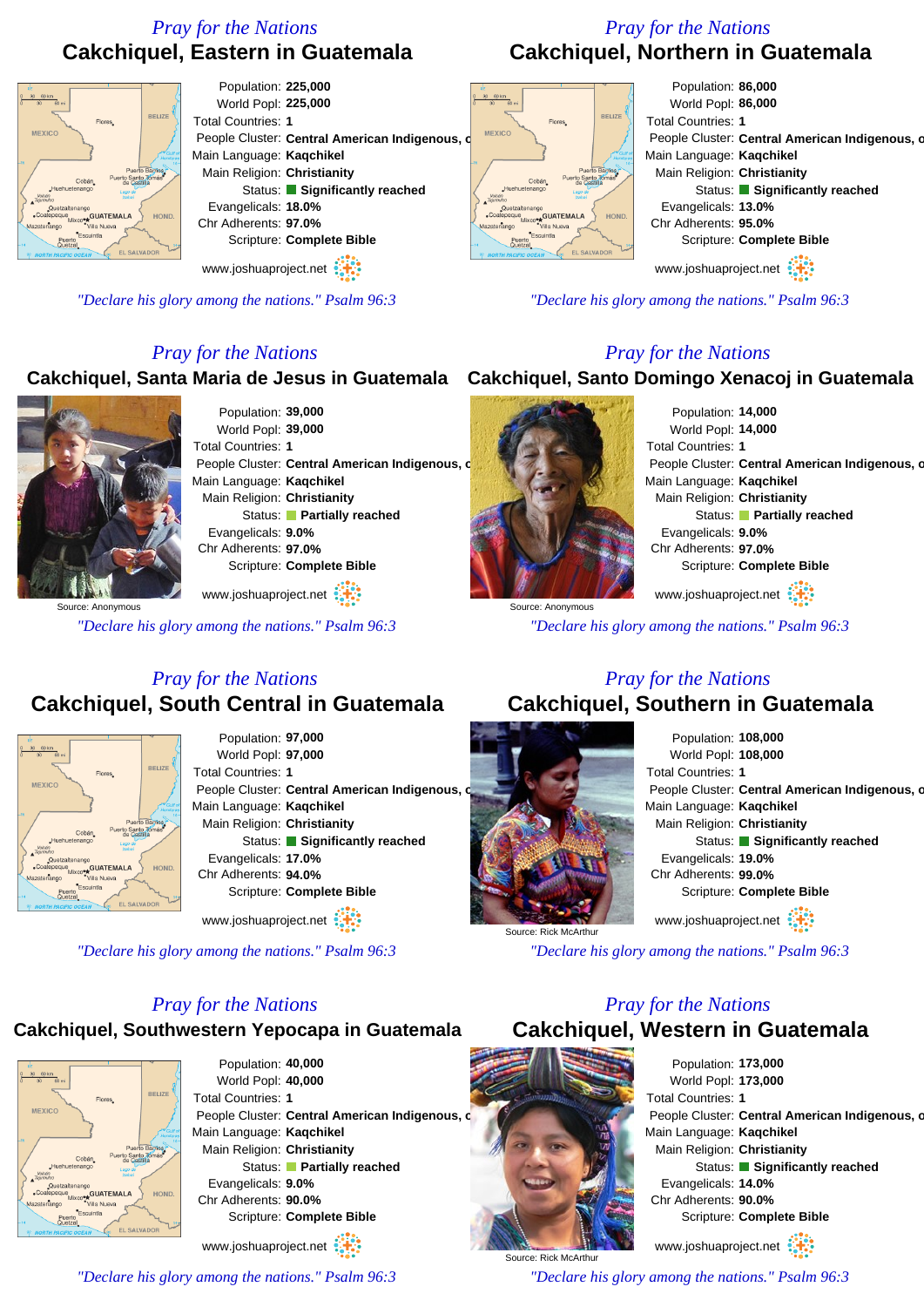## **Cakchiquel-Quiche Mixed Language-speaking in Guatemala**

## *Pray for the Nations*

## **Chiapaneco in Mexico**

Population: **3,500** Population: **50** World Popl: **3,500** World Popl: **50 PELIZE** Total Countries: **1** Total Countries: **1** People Cluster: Central American Indigenous, People Cluster: Central American Indigenous, o Main Language: **Kaqchikel-Kiche Mixed Lan** Main Language: **Spanish** Main Religion: **Christianity** Main Religion: **Christianity** Status: **Partially reached** Status: **Superficially reached** Evangelicals: **4.0%** Evangelicals: **2.0%** <sub>ngo</sub><br><sub>o</sub>•<sub>★</sub>GUATEMALA Chr Adherents: **95.0%** Chr Adherents: **85.0%** Scripture: **Unspecified** Scripture: **Complete Bible** www.joshuaproject.net www.joshuaproject.net

*"Declare his glory among the nations." Psalm 96:3*

## *Pray for the Nations* **Chirripo in Costa Rica**

Population: **14,000** World Popl: **14,000** Total Countries: **1** People Cluster: Central American Indigenous, o Main Language: **Cabecar** Main Religion: **Christianity** Status: **Significantly reached** Evangelicals: **14.0%** Chr Adherents: **95.0%** Scripture: **New Testament**

www.joshuaproject.net

*"Declare his glory among the nations." Psalm 96:3*

## *Pray for the Nations* **Cocopa in United States**



www.joshuaproject.net

*"Declare his glory among the nations." Psalm 96:3*

## *Pray for the Nations*

**Guna, San Blas Guna in Panama**



Source: Kerry Olson

*"Declare his glory among the nations." Psalm 96:3*



*"Declare his glory among the nations." Psalm 96:3*

## *Pray for the Nations* **Chichimeca-Jonaz in Mexico**



Population: **1,900** World Popl: **1,900** Total Countries: **1** People Cluster: Central American Indigenous, o Main Language: **Chichimeco-Jonaz** Main Religion: **Christianity** Status: **Partially reached** Evangelicals: **5.0%** Chr Adherents: **95.0%** Scripture: **Unspecified**

www.joshuaproject.net

*"Declare his glory among the nations." Psalm 96:3*

## *Pray for the Nations* **Cocopa in Mexico**

Population: **300**



World Popl: **1,100** Total Countries: **2** People Cluster: **Central American Indigenous, c** Main Language: **Cocopa** Main Religion: **Christianity** Status: **Significantly reached** Evangelicals: **50.0%** Chr Adherents: **95.0%** Scripture: **Portions**

www.joshuaproject.net

*"Declare his glory among the nations." Psalm 96:3*

## *Pray for the Nations* **Guatuso, Maleku Jaika in Costa Rica**



Population: **1,400** World Popl: **1,400** Total Countries: **1** People Cluster: Central American Indigenous, o Main Language: **Maleku Jaika** Main Religion: **Christianity** Status: **Partially reached** Evangelicals: **4.0%** Chr Adherents: **80.0%** Scripture: **Unspecified** www.joshuaproject.net

*"Declare his glory among the nations." Psalm 96:3*





Source: Bill Miller / Joe Friberg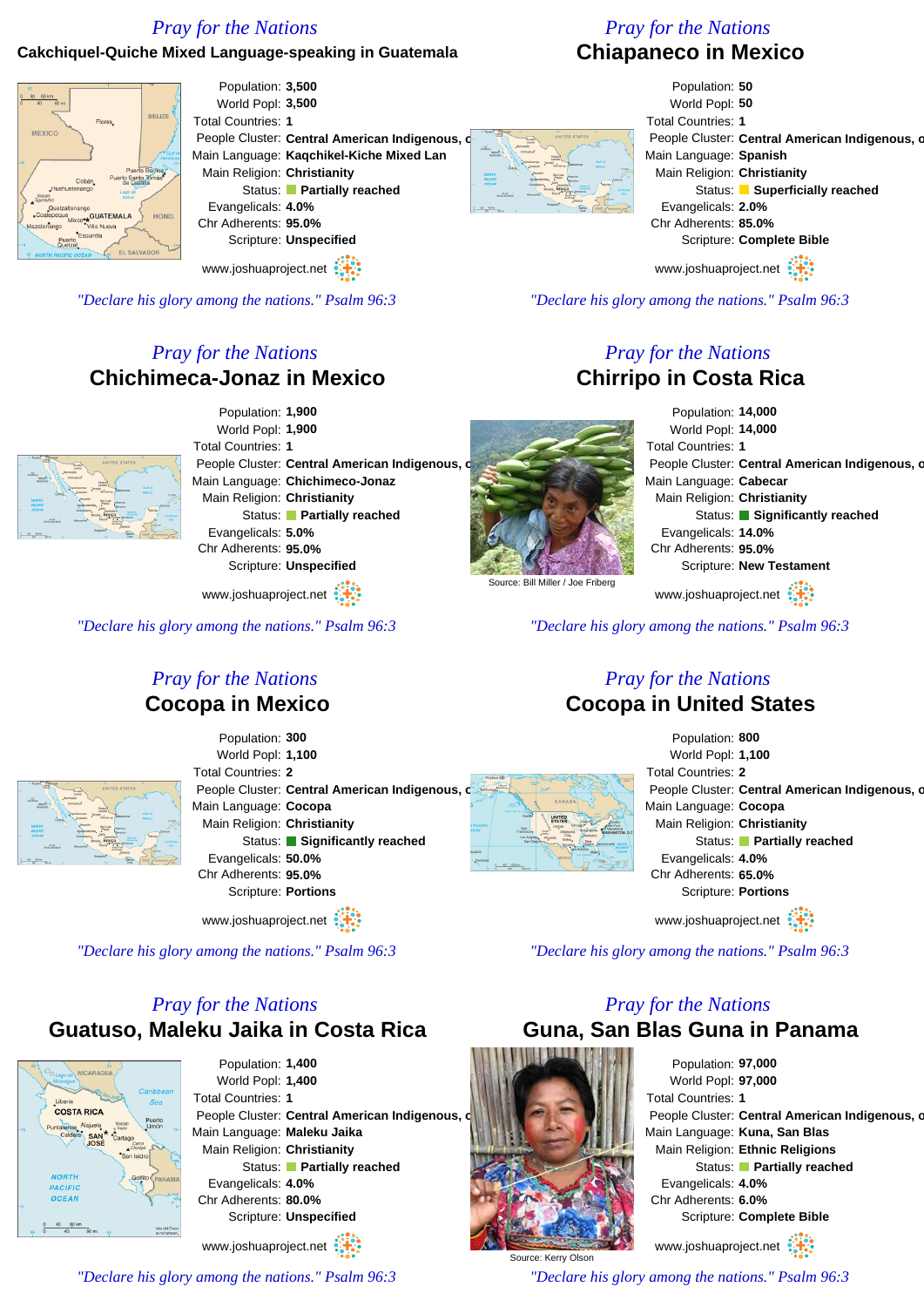## *Pray for the Nations* **Huave, San Francisco del Mar in Mexico**

## **Huave, San Dionisio del Mar in Mexico**



*"Declare his glory among the nations." Psalm 96:3*

## *Pray for the Nations*

## **Huave, Santa Maria del Mar in Mexico**



*"Declare his glory among the nations." Psalm 96:3*

## *Pray for the Nations* **Ixil, Chajul in Guatemala**



*"Declare his glory among the nations." Psalm 96:3*

## *Pray for the Nations* **Ixil, San Juan Cotzal in Guatemala**



Source: Anonymous *"Declare his glory among the nations." Psalm 96:3*



*"Declare his glory among the nations." Psalm 96:3*

## *Pray for the Nations* **Huave, San Mateo del Mar in Mexico**



Population: **14,000** World Popl: **14,000** Total Countries: **1** People Cluster: Central American Indigenous, Main Language: **Huave, San Mateo del Mar** Main Religion: **Christianity** Status: **Partially reached** Evangelicals: **10.0%** Chr Adherents: **95.0%** Scripture: **New Testament**

www.joshuaproject.net

*"Declare his glory among the nations." Psalm 96:3*

## *Pray for the Nations* **Ixcateco in Mexico**



Population: **30** World Popl: **30** Total Countries: **1** People Cluster: **Central American Indigenous, c** Main Language: **Spanish** Main Religion: **Christianity** Status: **Partially reached** Evangelicals: **3.5%** Chr Adherents: **55.0%** Scripture: **Complete Bible**

www.joshuaproject.net

*"Declare his glory among the nations." Psalm 96:3*

## *Pray for the Nations* **Ixil, Nebaj in Guatemala**



Population: **46,000** World Popl: **46,000** Total Countries: **1** People Cluster: Central American Indigenous, of Main Language: **Ixil** Main Religion: **Christianity** Status: **Significantly reached** Evangelicals: **13.0%** Chr Adherents: **97.0%** Scripture: **New Testament**

Source: Anonymous www.joshuaproject.net

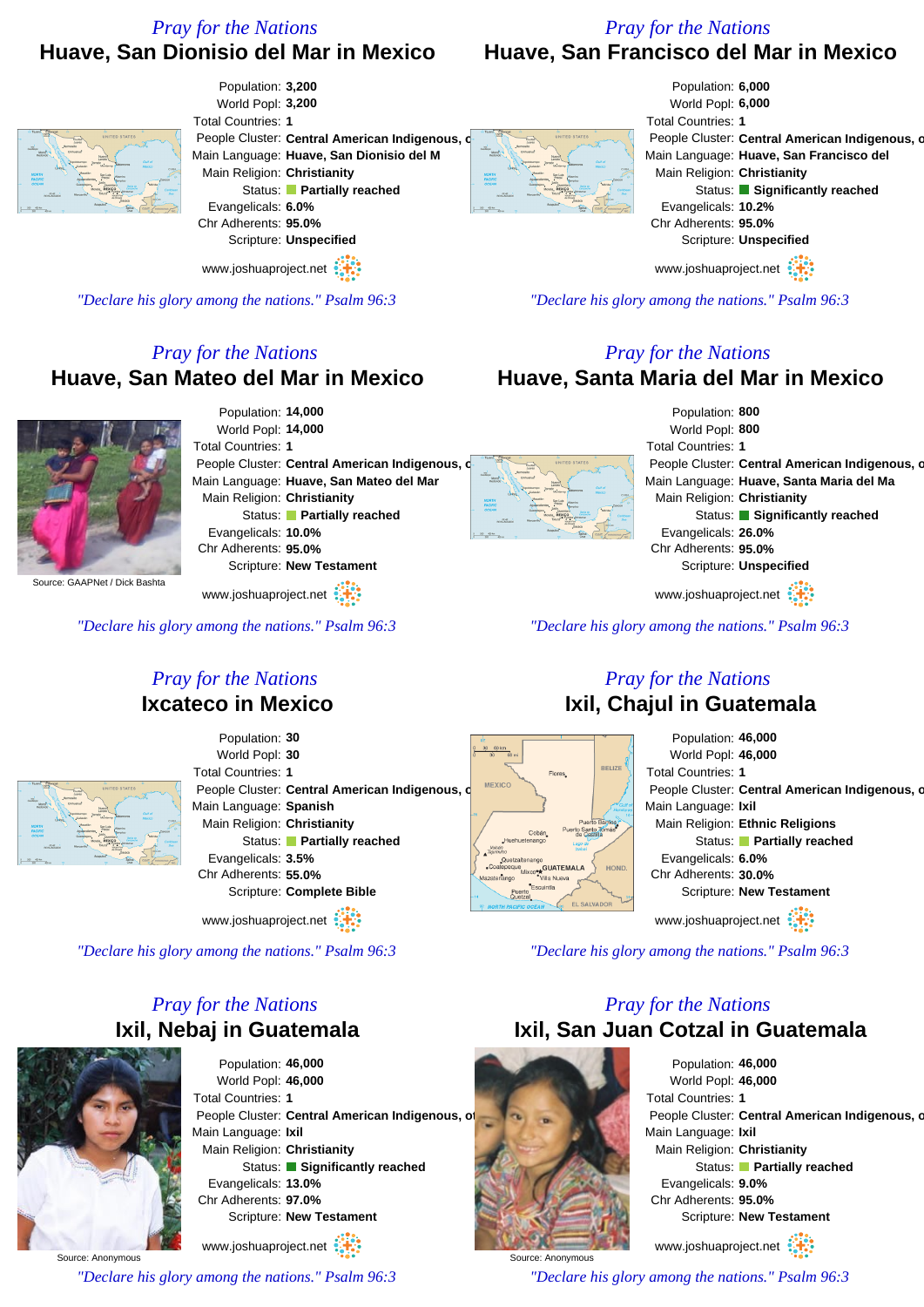## **Kiliwa in Mexico**



Population: **30** World Popl: **30** Total Countries: **1** People Cluster: Central American Indigenous, o Main Language: **Paipai** Main Religion: **Christianity** Status: **Partially reached** Evangelicals: **7.0%** Chr Adherents: **90.0%** Scripture: **Unspecified**

www.joshuaproject.net

*"Declare his glory among the nations." Psalm 96:3*

## *Pray for the Nations* **Kumiai in United States**



Population: **90** World Popl: **390** Total Countries: **2** People Cluster: Central American Indigenous, c Main Language: **Kumiai** Main Religion: **Christianity** Status: **Superficially reached** Evangelicals: **2.0%** Chr Adherents: **70.0%** Scripture: **Unspecified**

www.joshuaproject.net

*"Declare his glory among the nations." Psalm 96:3*

*Pray for the Nations*

## *Pray for the Nations* **Kumiai in Mexico**



*"Declare his glory among the nations." Psalm 96:3*

## *Pray for the Nations* **Lenca in El Salvador**

Population: **49,000** World Popl: **186,000** Total Countries: **2** People Cluster: Central American Indigenous, o Main Language: **Spanish** Main Religion: **Christianity** Status: **Superficially reached** Evangelicals: **2.0%** Chr Adherents: **85.0%** Scripture: **Complete Bible**

www.joshuaproject.net

*"Declare his glory among the nations." Psalm 96:3*

# **Lenca in Honduras**

Population: **137,000** World Popl: **186,000** Total Countries: **2** People Cluster: Central American Indigenous, o Main Language: **Spanish** Main Religion: **Christianity** Status: **Partially reached** Evangelicals: **7.0%** Chr Adherents: **95.0%** Scripture: **Complete Bible**

Source: Matt Zell

*"Declare his glory among the nations." Psalm 96:3*

## *Pray for the Nations* **Matlatzinca, Atzingo in Mexico**

*"Declare his glory among the nations." Psalm 96:3*



Population: **100** World Popl: **100** Total Countries: **1** People Cluster: **Central American Indigenous, c** Main Language: **Matlatzinca, Atzingo** Main Religion: **Christianity** Status: **Significantly reached** Evangelicals: **15.6%** Chr Adherents: **95.0%** Scripture: **Unspecified** www.joshuaproject.net

Source: Matt Zell

## *Pray for the Nations* **Matagalpa in Nicaragua**

Population: **19,000** World Popl: **19,000** Total Countries: **1** People Cluster: Central American Indigenous, on Main Language: **Spanish** Main Religion: **Christianity** Status: **Partially reached** Evangelicals: **3.0%** Chr Adherents: **80.0%** Scripture: **Complete Bible** www.joshuaproject.net

Source: Al Calderone

Source: Anonymous

*"Declare his glory among the nations." Psalm 96:3*

## *Pray for the Nations* **Mayo in Mexico**

Population: **180,000** World Popl: **180,000** Total Countries: **1** People Cluster: Central American Indigenous, o Main Language: **Mayo** Main Religion: **Christianity** Status: **Significantly reached** Evangelicals: **20.0%** Chr Adherents: **96.0%** Scripture: **New Testament** www.joshuaproject.net

*"Declare his glory among the nations." Psalm 96:3*



www.joshuaproject.net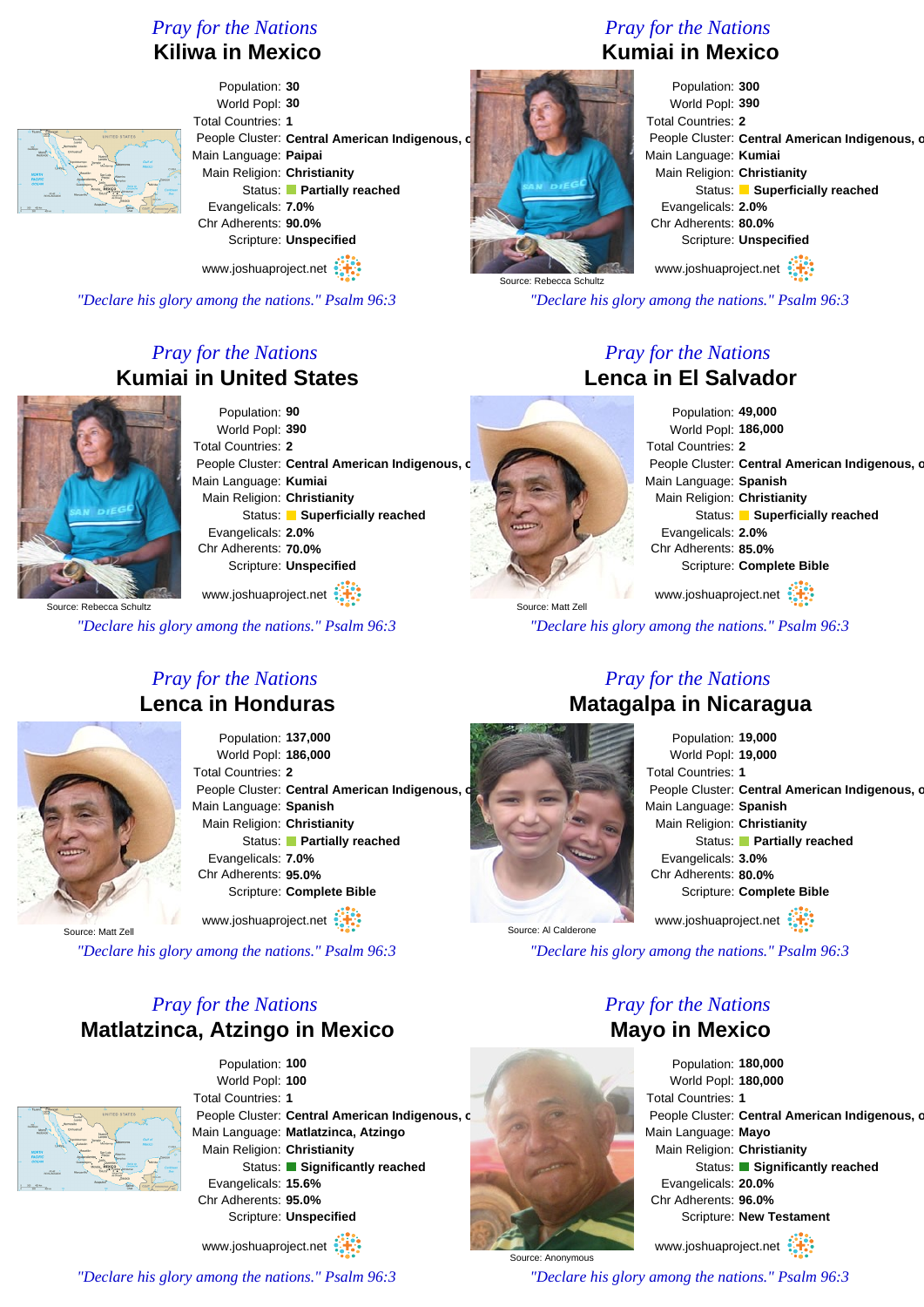## *Pray for the Nations* **Miskito in Honduras**



Population: **89,000** World Popl: **240,000** Total Countries: **2** People Cluster: Central American Indigenous, Main Language: **Miskito** Main Religion: **Christianity** Status: **Partially reached** Evangelicals: **4.0%** Chr Adherents: **85.0%** Scripture: **Complete Bible** www.joshuaproject.net

Source: Jim Palmer

*"Declare his glory among the nations." Psalm 96:3*

## *Pray for the Nations* **Monimbo, Mangue in Nicaragua**



Population: **21,000** World Popl: **21,000** Total Countries: **1** People Cluster: Central American Indigenous, Main Language: **Spanish** Main Religion: **Christianity** Status: **Partially reached** Evangelicals: **7.0%** Chr Adherents: **90.0%** Scripture: **Complete Bible**

www.joshuaproject.net

*"Declare his glory among the nations." Psalm 96:3*

## *Pray for the Nations* **Pame, Central in Mexico**



Population: **10,000** World Popl: **10,000** Total Countries: **1** People Cluster: Central American Indigenous, otl Main Language: **Pame, Central** Main Religion: **Christianity** Status: **Superficially reached** Evangelicals: **1.5%** Chr Adherents: **95.0%** Scripture: **Portions**

Source: Kerry Olson

*"Declare his glory among the nations." Psalm 96:3*

www.joshuaproject.net

## *Pray for the Nations* **Part-Indian in El Salvador**



Source: Anonymous

Population: **294,000** World Popl: **424,000** Total Countries: **2** People Cluster: Central American Indigenous, o Main Language: **Spanish** Main Religion: **Christianity** Status: **Partially reached** Evangelicals: **4.0%** Chr Adherents: **95.0%** Scripture: **Complete Bible**

www.joshuaproject.net

*"Declare his glory among the nations." Psalm 96:3*

## *Pray for the Nations* **Miskito in Nicaragua**



www.joshuaproject.net

*"Declare his glory among the nations." Psalm 96:3*

## *Pray for the Nations* **Paipai in Mexico**

Population: **100** World Popl: **100** Total Countries: **1** People Cluster: Central American Indigenous, o Main Language: **Paipai** Main Religion: **Christianity** Status: **Significantly reached** Evangelicals: **17.0%** Chr Adherents: **95.0%** Scripture: **Unspecified**

www.joshuaproject.net

*"Declare his glory among the nations." Psalm 96:3*

Source: Jim Palmer

## *Pray for the Nations* **Pame, Norte in Mexico**

Population: **7,400** World Popl: **7,400** Total Countries: **1** People Cluster: Central American Indigenous, o Main Language: **Pame, Northern** Main Religion: **Christianity** Status: **Superficially reached** Evangelicals: **0.7%** Chr Adherents: **95.0%** Scripture: **Portions** www.joshuaproject.net

Source: Dave Markha

*"Declare his glory among the nations." Psalm 96:3*

## *Pray for the Nations* **Part-Indian in Panama**



Population: **130,000** World Popl: **424,000** Total Countries: **2** People Cluster: Central American Indigenous, o Main Language: **Spanish** Main Religion: **Christianity** Status: **Partially reached** Evangelicals: **10.0%** Chr Adherents: **88.0%** Scripture: **Complete Bible** www.joshuaproject.net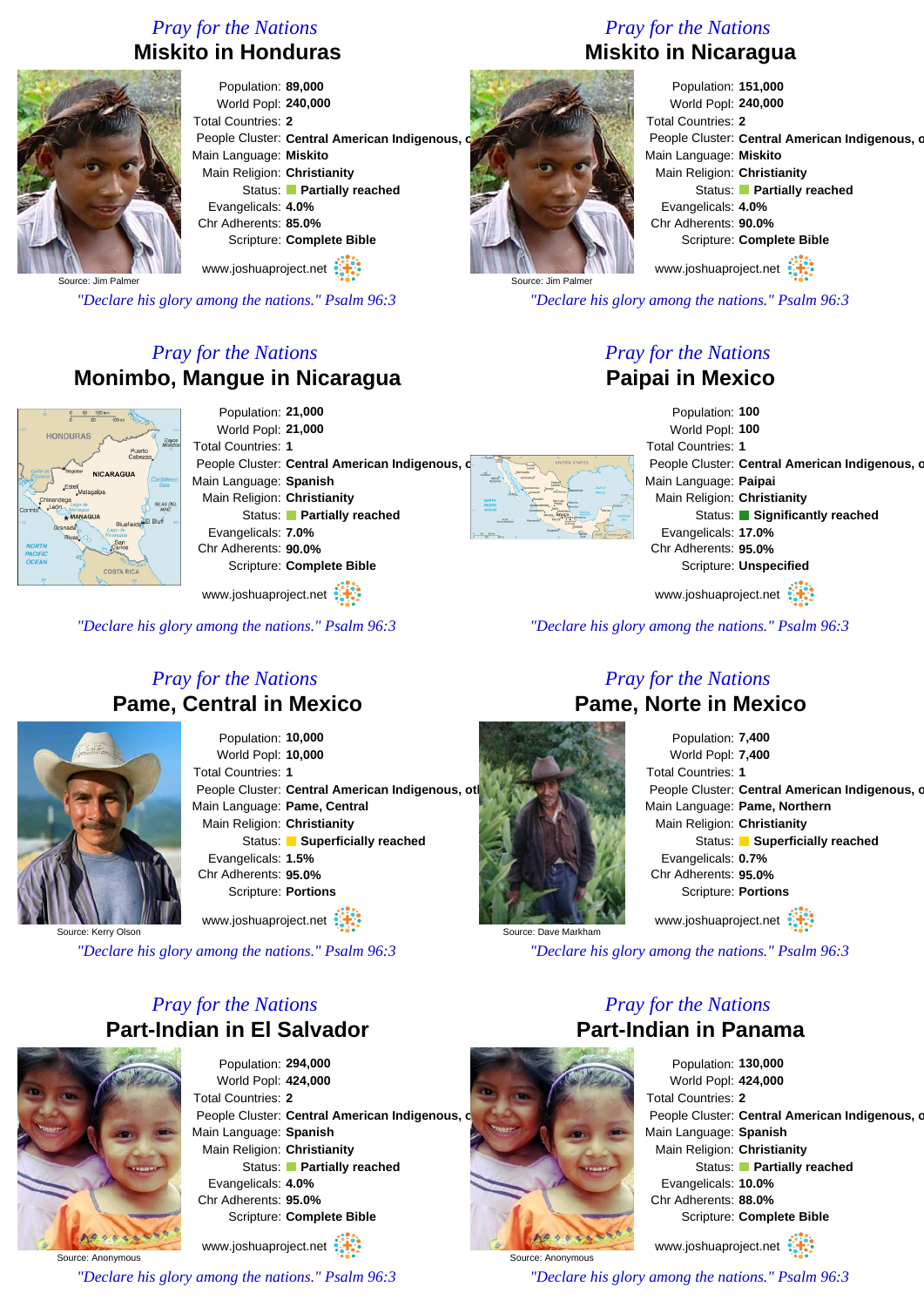## *Pray for the Nations* **Pech in Honduras**



Population: **6,700** World Popl: **6,700** Total Countries: **1** People Cluster: Central American Indigenous, Main Language: **Pech** Main Religion: **Christianity** Status: **Partially reached** Evangelicals: **6.0%** Chr Adherents: **70.0%** Scripture: **Unspecified** www.joshuaproject.net

Source: Anonymous

*"Declare his glory among the nations." Psalm 96:3*

## *Pray for the Nations* **Purepecha in United States**



Population: **800** World Popl: **74,800** Total Countries: **2** People Cluster: Central American Indigenous, o Main Language: **Purepecha** Main Religion: **Christianity** Status: **Superficially reached** Evangelicals: **2.0%** Chr Adherents: **93.0%** Scripture: **New Testament**

www.joshuaproject.net

*"Declare his glory among the nations." Psalm 96:3*

## *Pray for the Nations* **Purepecha in Mexico**



Population: **74,000** World Popl: **74,800** Total Countries: **2** People Cluster: Central American Indigenous, o Main Language: **Purepecha** Main Religion: **Christianity** Status: **Superficially reached** Evangelicals: **1.0%** Chr Adherents: **96.0%** Scripture: **New Testament** www.joshuaproject.net

*"Declare his glory among the nations." Psalm 96:3*

## *Pray for the Nations* **Purepecha, Sierra Occidental in Mexico**

Population: **227,000** World Popl: **278,000** Total Countries: **2** People Cluster: Central American Indigenous, o Main Language: **Purepecha, Western Highla** Main Religion: **Ethnic Religions** Status: **Partially reached** Evangelicals: **5.0%** Chr Adherents: **45.0%** Scripture: **New Testament** www.joshuaproject.net

*"Declare his glory among the nations." Psalm 96:3*

## *Pray for the Nations* **Purepecha, Sierra Occidental in United States**



Population: **51,000** World Popl: **278,000** Total Countries: **2** People Cluster: Central American Indigenous, o Main Language: **Purepecha, Western Highla** Main Religion: **Ethnic Religions** Status: **Partially reached** Evangelicals: **5.0%** Chr Adherents: **45.0%** Scripture: **New Testament**

Source: Edgar a se

*"Declare his glory among the nations." Psalm 96:3*

*Pray for the Nations*

www.joshuaproject.net

## **Seri in Mexico**

Population: **1,000** World Popl: **1,000** Total Countries: **1** People Cluster: **Central American Indigenous, d** MEXICO Main Language: **Seri** Main Religion: **Christianity** Status: **Significantly reached** Evangelicals: **21.0%** Chr Adherents: **80.0%** Scripture: **New Testament**

Source: Kerry Olson www.joshuaproject.net

*"Declare his glory among the nations." Psalm 96:3*

## *Pray for the Nations* **Rama in Nicaragua**

| 100 km                               | Population: 5,300                              |
|--------------------------------------|------------------------------------------------|
| S                                    | World Popl: 5,300                              |
| Cayos<br>Miskitos<br>Puerto          | Total Countries: 1                             |
|                                      | People Cluster: Central American Indigenous, d |
| <b>NICARAGUA</b><br>Caribbean<br>Sea | Main Language: Nicaragua English Creole        |
| tagalpa<br><b>ISLAS DEL</b>          | Main Religion: Christianity                    |
| MA(7<br><b>GUA</b><br>FI Bluff       | Status: Superficially reached                  |
| Bluefields<br>$L$ ago di<br>Ą,       | Evangelicals: 1.5%                             |
| San<br>Carlos                        | Chr Adherents: 85.0%                           |
| COSTA RICA                           | Scripture: Unspecified                         |
|                                      |                                                |
|                                      | www.joshuaproject.net                          |

*"Declare his glory among the nations." Psalm 96:3*

## *Pray for the Nations*

## **Sipacapeno, Sipacapa Quiche in Guatemala**



*"Declare his glory among the nations." Psalm 96:3*



HONDUR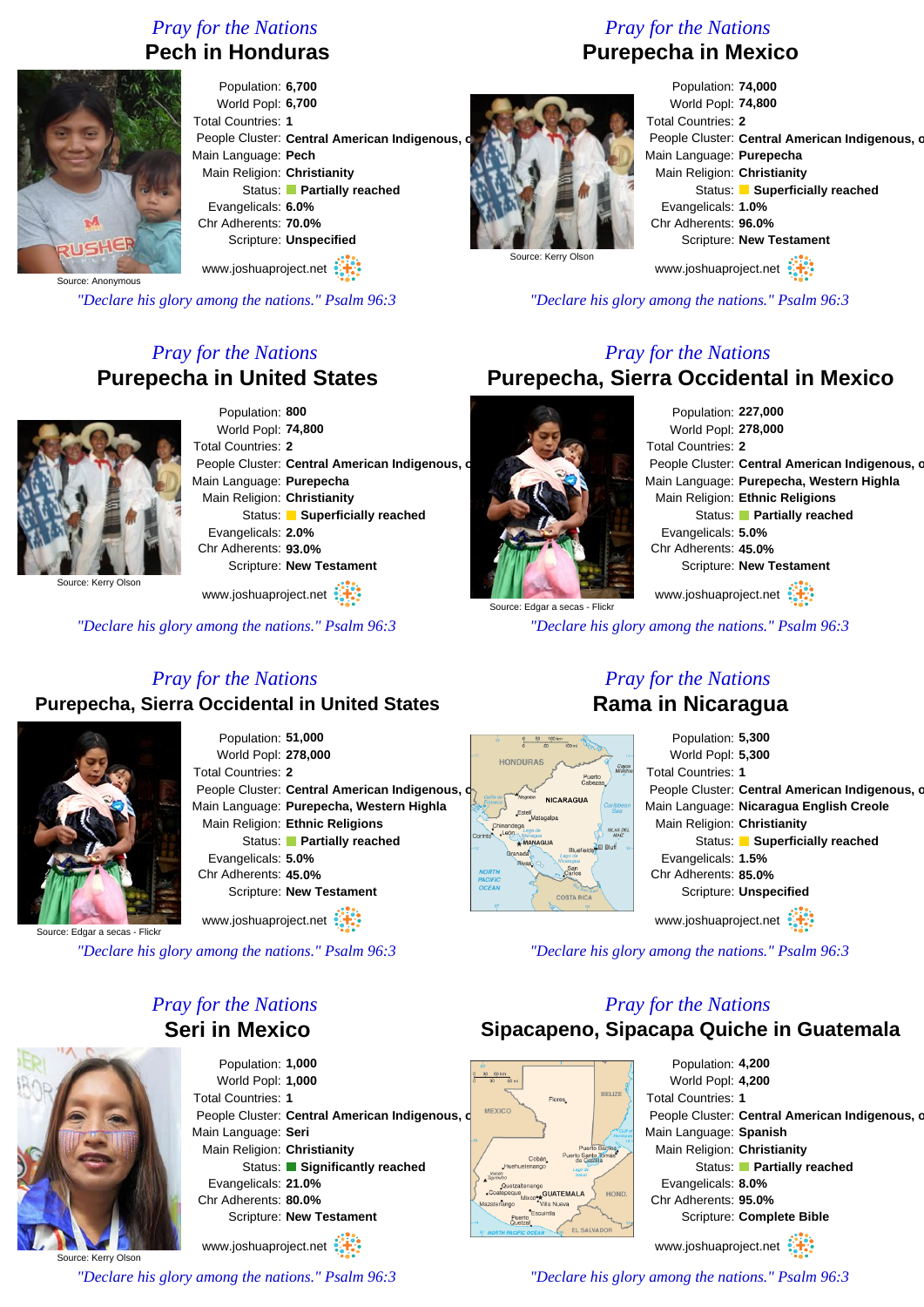## *Pray for the Nations* **Subtiaba in Nicaragua**



Population: **20,000** World Popl: **20,000** Total Countries: **1** People Cluster: Central American Indigenous, o Main Language: **Spanish** Main Religion: **Ethnic Religions** Status: **Partially reached** Evangelicals: **4.0%** Chr Adherents: **30.0%** Scripture: **Complete Bible**

www.joshuaproject.net

*"Declare his glory among the nations." Psalm 96:3*

## *Pray for the Nations* **Sumu in Nicaragua**



Population: **11,000** World Popl: **20,300** Total Countries: **3** People Cluster: Central American Indigenous, o Main Language: **Mayangna** Main Religion: **Christianity** Status: **Superficially reached** Evangelicals: **1.4%** Chr Adherents: **85.0%** Scripture: **Complete Bible**

www.joshuaproject.net

*"Declare his glory among the nations." Psalm 96:3*

## *Pray for the Nations* **Tepehua, Huehuetla in Mexico**



Population: **5,600** World Popl: **5,600** Total Countries: **1** People Cluster: Central American Indigenous, Main Language: **Tepehua, Huehuetla** Main Religion: **Christianity** Status: **Significantly reached** Evangelicals: **18.0%** Chr Adherents: **71.0%** Scripture: **New Testament**

www.joshuaproject.net

*"Declare his glory among the nations." Psalm 96:3*

## *Pray for the Nations* **Tepehua, Tlachichilco in Mexico**



Population: **4,700** World Popl: **4,700** Total Countries: **1** People Cluster: Central American Indigenous. Main Language: **Tepehua, Tlachichilco** Main Religion: **Christianity** Status: **Significantly reached** Evangelicals: **13.0%** Chr Adherents: **70.0%** Scripture: **New Testament**

www.joshuaproject.net

*"Declare his glory among the nations." Psalm 96:3*

## *Pray for the Nations* **Sumu in Honduras**

Puerto **HONDURAS** 

## Population: **3,000** World Popl: **20,300** Total Countries: **3** People Cluster: Central American Indigenous, o Main Language: **Mayangna** Main Religion: **Christianity** Status: **Partially reached** Evangelicals: **8.0%** Chr Adherents: **82.0%** Scripture: **Complete Bible**

www.joshuaproject.net

*"Declare his glory among the nations." Psalm 96:3*

## *Pray for the Nations* **Sumu in United States**

Population: **6,300** World Popl: **20,300** Total Countries: **3** People Cluster: Central American Indigenous, o Main Language: **Mayangna** Main Religion: **Christianity** Status: **Superficially reached** Evangelicals: **2.0%** Chr Adherents: **75.0%** Scripture: **Complete Bible**

www.joshuaproject.net

*"Declare his glory among the nations." Psalm 96:3*

## *Pray for the Nations* **Tepehua, Pisa Flores in Mexico**



*"Declare his glory among the nations." Psalm 96:3*

## *Pray for the Nations* **Tepehuan, Norte in Mexico**

Population: **7,700** World Popl: **7,700** Total Countries: **1** People Cluster: Central American Indigenous, o Main Language: **Tepehuan, Northern** Main Religion: **Ethnic Religions** Status: **Minimally Reached** Evangelicals: **1.00%** Chr Adherents: **10.00%** Scripture: **New Testament**

www.joshuaproject.net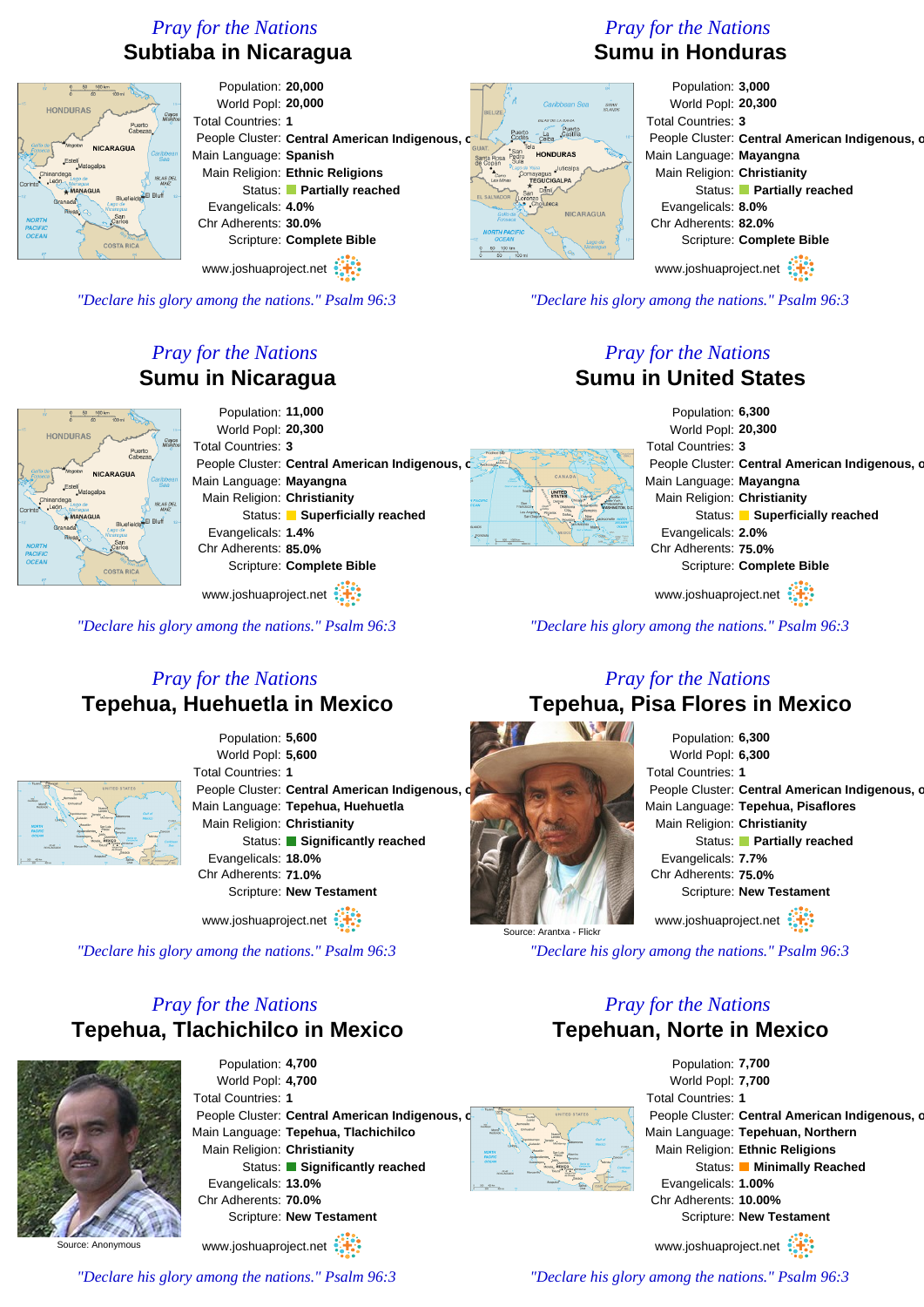## *Pray for the Nations* **Tepehuan, Sureste in Mexico**



Population: **13,000** World Popl: **13,000** Total Countries: **1** People Cluster: Central American Indigenous, o Main Language: **Tepehuan, Southeastern** Main Religion: **Christianity** Status: **Partially reached** Evangelicals: **6.0%** Chr Adherents: **80.0%** Scripture: **Complete Bible**

www.joshuaproject.net

*"Declare his glory among the nations." Psalm 96:3*

## *Pray for the Nations* **Teribe in Costa Rica**



Population: **1,300** World Popl: **1,300** Total Countries: **1** People Cluster: Central American Indigenous, c Main Language: **Teribe** Main Religion: **Christianity** Status: **Superficially reached** Evangelicals: **2.0%** Chr Adherents: **84.0%** Scripture: **New Testament**

www.joshuaproject.net

*"Declare his glory among the nations." Psalm 96:3*

Source: Rich Thompson

*Pray for the Nations* **Teribe, Naso in Panama** Population: **4,900** World Popl: **4,900** Total Countries: **1** People Cluster: Central American Indigenous, o Main Language: **Teribe** Main Religion: **Christianity** Status: **Partially reached** Evangelicals: **9.0%**

People Cluster: Central American Indigenous, o

Status: **Superficially reached** 

Scripture: **Translation Started**

Chr Adherents: **65.0%** Scripture: **New Testament**

www.joshuaproject.net

*"Declare his glory among the nations." Psalm 96:3*

## *Pray for the Nations* **Tlapaneco, Acatepec in Mexico**



Population: **50,000** World Popl: **51,300** Total Countries: **2** People Cluster: Central American Indigenous, c Main Language: **Me'phaa, Acatepec** Main Religion: **Christianity** Status: **Superficially reached** Evangelicals: **1.0%** Chr Adherents: **97.0%** Scripture: **Portions**

www.joshuaproject.net

*"Declare his glory among the nations." Psalm 96:3*

## *Pray for the Nations* **Tlapaneco, Azoyu in Mexico**



| Population: 800             |                                                |                               |                      |         |  |
|-----------------------------|------------------------------------------------|-------------------------------|----------------------|---------|--|
| World Popl: 800             |                                                |                               |                      |         |  |
| <b>Total Countries: 1</b>   |                                                |                               |                      |         |  |
|                             | People Cluster: Central American Indigenous, d |                               | <b>August</b>        |         |  |
|                             | Main Language: Me'phaa, Azoyu                  | Gabbon<br>Morro<br>Berlynde   | Chinushus<br>Tompées | Liveria |  |
| Main Religion: Christianity |                                                | <b>NYSISTE</b><br><b>MORE</b> |                      |         |  |
|                             | Status: Superficially reached                  | ncea                          | Maccan               |         |  |
| Evangelicals: 0.8%          |                                                |                               |                      | Sales   |  |
| Chr Adherents: 96.0%        |                                                |                               |                      |         |  |
|                             | Scripture: Unspecified                         |                               |                      |         |  |
| www.joshuaproject.net       |                                                |                               |                      |         |  |

## *Pray for the Nations*

## **Tlapaneco, Acatepec in United States**



www.joshuaproject.net

*"Declare his glory among the nations." Psalm 96:3*

## *Pray for the Nations*

## **Tlapaneco, Malinaltepec in Mexico**

Population: **50,000** World Popl: **50,000** Total Countries: **1** People Cluster: Central American Indigenous, o Main Language: **Me'phaa, Malinaltepec** Main Religion: **Christianity** Status: **Superficially reached** Evangelicals: **0.7%** Chr Adherents: **97.0%** Scripture: **Portions**

www.joshuaproject.net

*"Declare his glory among the nations." Psalm 96:3*

*"Declare his glory among the nations." Psalm 96:3*

## *Pray for the Nations* **Tepehuan, Suroeste in Mexico**

Total Countries: **1**

*"Declare his glory among the nations." Psalm 96:3*

Population: **11,000** World Popl: **11,000**

Main Religion: **Christianity**

www.joshuaproject.net

Evangelicals: **0.0%** Chr Adherents: **60.0%**

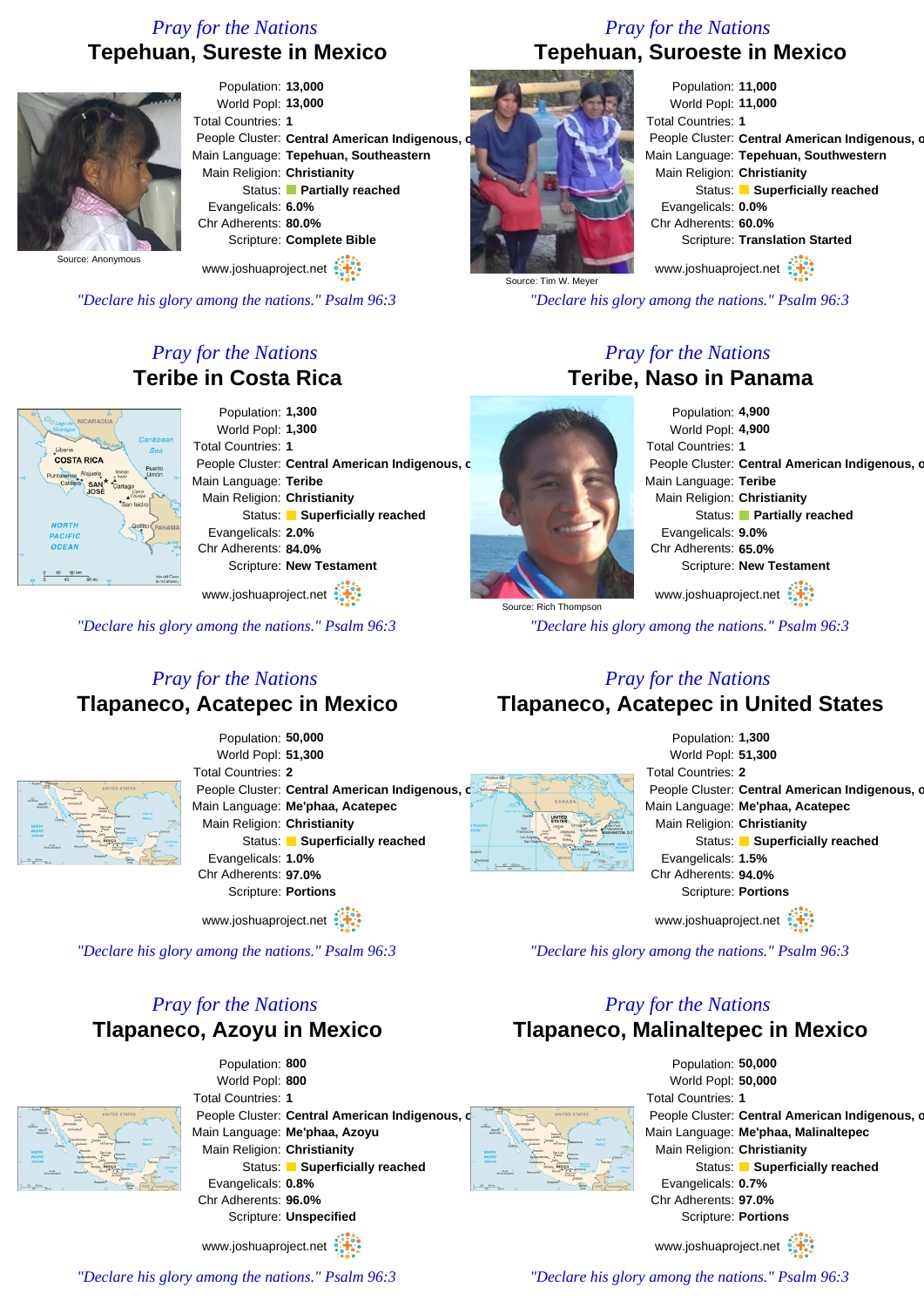## **Tlapaneco, Tlacoapa in Mexico**



Source: Global Force Mexico

*"Declare his glory among the nations." Psalm 96:3*

## *Pray for the Nations*

## **Totonaca, Filomeno Mata-Coahuitlan in Mexico**



Population: **20,000** World Popl: **20,000** Total Countries: **1** People Cluster: Central American Indigenous, Main Language: **Totonac, Filomena Mata-Co** Main Religion: **Christianity** Status: **Partially reached** Evangelicals: **2.5%** Chr Adherents: **95.0%** Scripture: **Translation Needed**

www.joshuaproject.net

*"Declare his glory among the nations." Psalm 96:3*

## *Pray for the Nations* **Totonaca, Coyutla in Mexico**



*"Declare his glory among the nations." Psalm 96:3*

## *Pray for the Nations* **Totonaca, Ozumatlan in Mexico**

Population: **2,100** World Popl: **2,100** Total Countries: **1** People Cluster: Central American Indigenous, o Main Language: **Totonaco del cerro Xinola** Main Religion: **Christianity** Status: **Significantly reached** Evangelicals: **15.0%** Chr Adherents: **95.0%** Scripture: **Portions**

www.joshuaproject.net

*"Declare his glory among the nations." Psalm 96:3*

## *Pray for the Nations* **Totonaca, Papantla in Mexico**



Population: **148,000** World Popl: **148,000** Total Countries: **1** People Cluster: Central American Indigenous, o Main Language: **Totonac, Papantla** Main Religion: **Christianity** Status: **Superficially reached** Evangelicals: **1.3%** Chr Adherents: **95.0%** Scripture: **New Testament**

Source: Kerry Olson

www.joshuaproject.net

*"Declare his glory among the nations." Psalm 96:3*

## *Pray for the Nations* **Totonaca, Sierra in Mexico**



Population: **222,000** World Popl: **222,000** Total Countries: **1** People Cluster: Central American Indigenous, o Main Language: **Totonac, Highland** Main Religion: **Christianity** Status: **Partially reached** Evangelicals: **10.0%** Chr Adherents: **97.0%** Scripture: **New Testament**

www.joshuaproject.net

*"Declare his glory among the nations." Psalm 96:3*

## *Pray for the Nations* **Totonaca, Patla-Chicontla in Mexico**



www.joshuaproject.net

*"Declare his glory among the nations." Psalm 96:3*

## *Pray for the Nations*

**Totonaca, Tecpatalan in Mexico**

Population: **700** World Popl: **700** Total Countries: **1** People Cluster: Central American Indigenous, o Main Language: **Totonac, Tecpatlan** Main Religion: **Christianity** Status: **Superficially reached** Evangelicals: **0.3%** Chr Adherents: **85.0%** Scripture: **New Testament**

www.joshuaproject.net

*"Declare his glory among the nations." Psalm 96:3*



Source: Anonymous